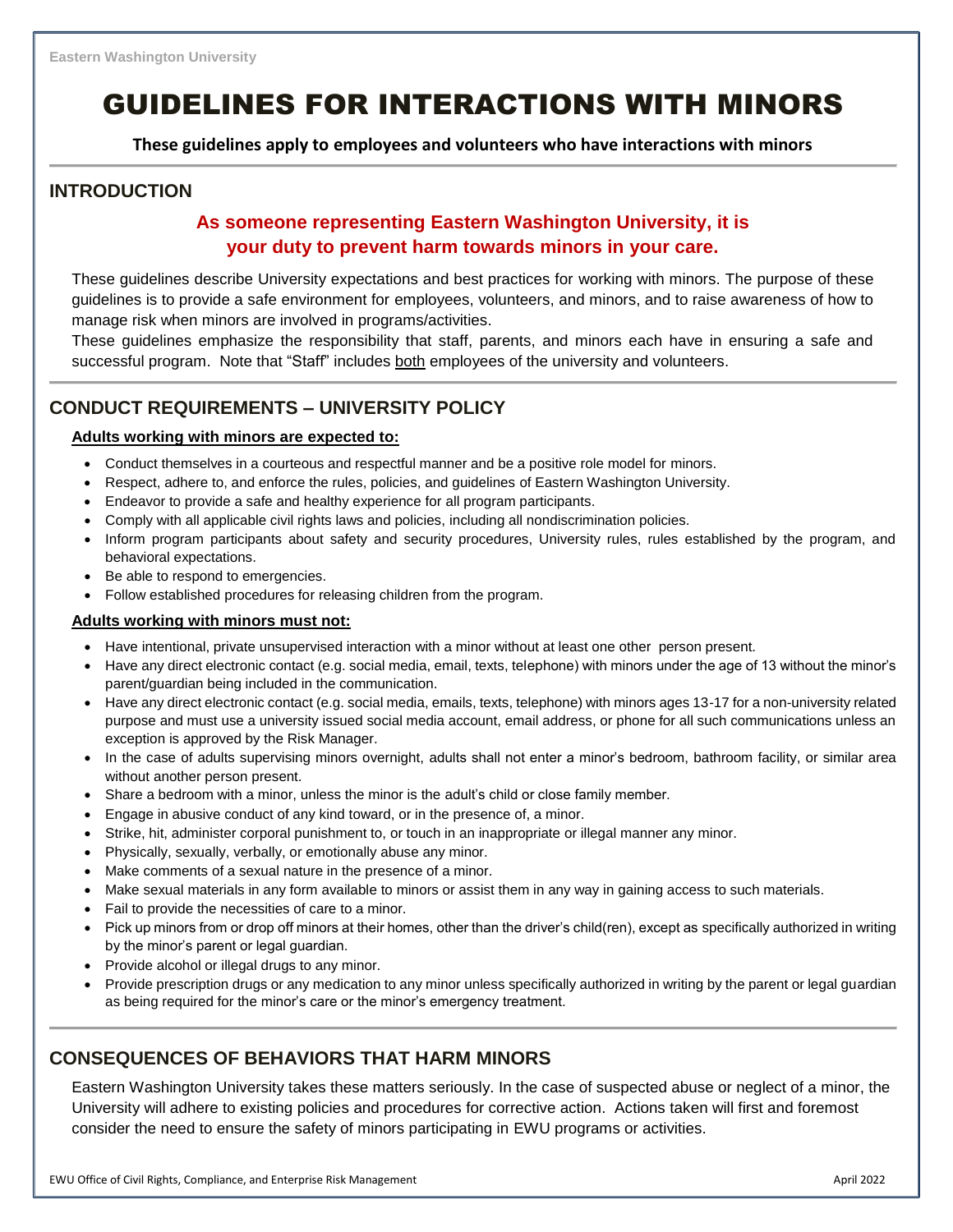### **BEST PRACTICES FOR WORKING WITH MINORS**

#### **Care & Custody**

- Do not leave minors in the custody of any person, other than the child's parent, unless that person has had a background check and is a designated program staff member or university official.
- Do not transport minors in a private or EWU operated vehicle without explicit program permission and following proper university transportation policies and procedures.

#### **Communication & Interaction**

- Establish clear boundaries with minors, e.g. stating what are or are not appropriate conversation topics.
- Do not have contact with minors outside of authorized program environment or activities.
- Treat all minors fairly and consistently. Avoid showing favoritism.
- Understand and respect the boundaries set by minors regarding physical touch or sharing personal information.
- Do not discuss your personal life with minors.
- Do not discuss your own or minor's sex life or activities.
- Do not swear or tell off-color jokes.

#### **Conduct and Appearance**

- Do not smoke or drink alcohol in the presence of minors.
- Follow appropriate professional attire guidelines and avoid provocative or revealing attire.

#### **Assistance**

- Report all situations that may be questionable or a possible breach of these guidelines.
- In sensitive situations and in case of injury, involve another staff member, adult, or parent.
- Seek support from lead staff for high risk situations, such as discussions of very personal stories.
- When in doubt, seek assistance from a program lead.

### **MANDATORY REPORTING OF SUSPECTED ABUSE OR NEGLECT**

### **All Eastern Washington University employees and volunteers are required to report suspected child abuse or neglect to the authorities.**

Abuse can occur anywhere – at home, school, or during an EWU program. If you have reasonable cause to believe a minor has been abused, or if a minor has disclosed abuse to you, you have a duty to report that abuse to the proper authorities. Failure to do so is a violation of Eastern Washington University policy and may result in disciplinary action, up to and including dismissal. Even if you're not sure whether something constitutes abuse, it's better to have others help you decide, rather than keep information to yourself.

#### **At the first reasonable cause to believe that** *abuse or neglect* **occurred (off-site or on-site), or if you witness abusive behaviors, you must:**

• **If the safety of a minor is of immediate concern, call 9-1-1** 

### • **For all other cases, call either Child Protective Services (CPS) at 1-866-END-HARM or local law enforcement (EWU PD 509-359-6498) within 48 hours**

If you are unsure about whether a report is justified, you may use Child Protective Services (CPS) as a sounding board to help determine whether a report should be made and to whom.

For cases involving abuse occurring in an EWU program or on EWU property, contact your program lead immediately after making your report to CPS or law enforcement, and report the incident to the Director of Risk Management. Describe what occurred and who was involved, and any details regarding your conversation with CPS or law enforcement.

## **Confidentiality of information related to abuse is crucial and should be limited to the immediate supervisor, any authorities called, and designated EWU internal reporting recipient(s).**